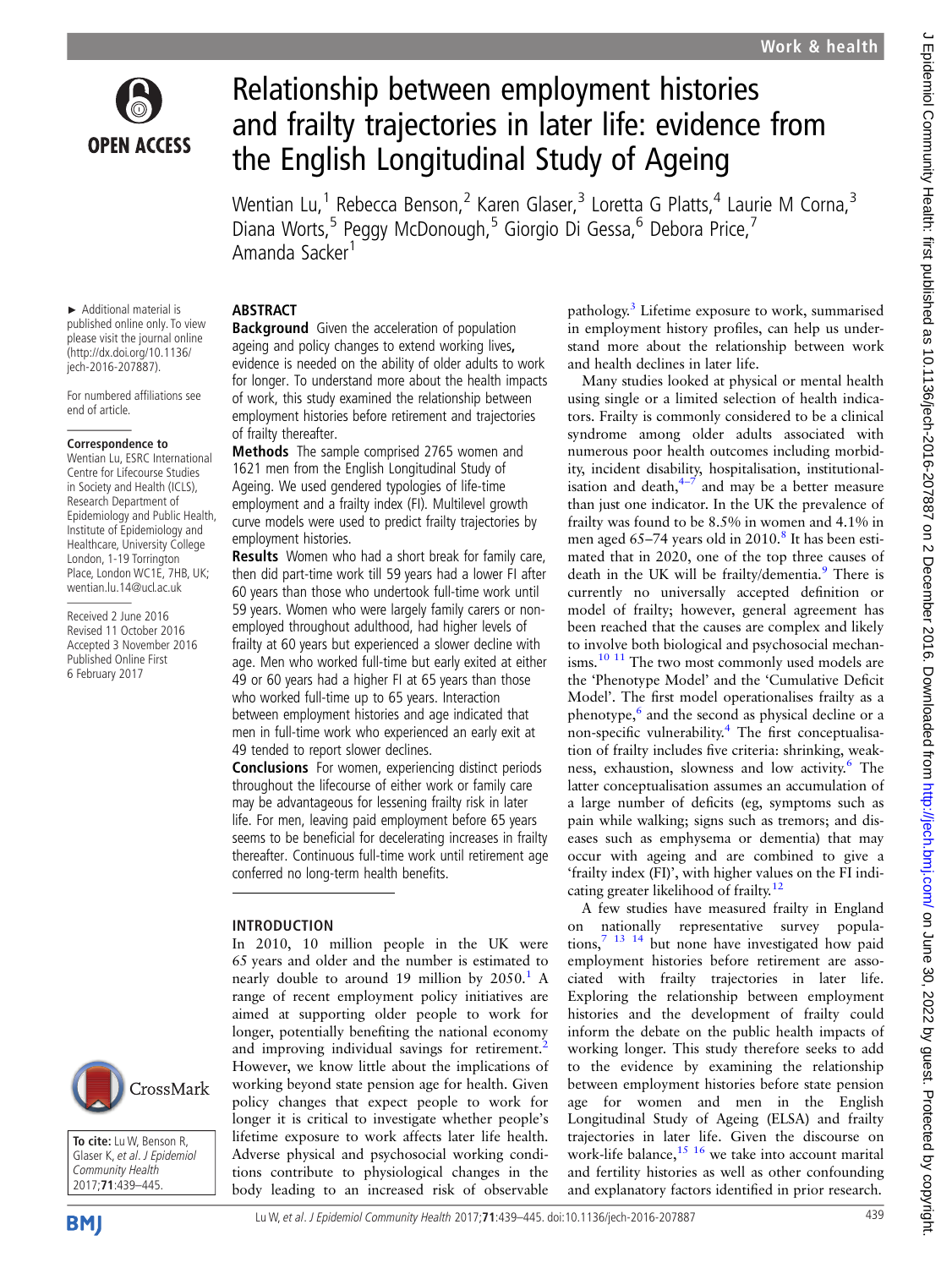#### <span id="page-1-0"></span>METHODS Participants

ELSA is a nationally representative panel survey based on community-dwelling older adults in England. It began in 2002 and has recruited 11 392 men and women aged 50 years or more to follow-up.[17](#page-6-0) The sample has been revisited every 2 years since 2002.[17](#page-6-0) Face-to-face interviews and selfcompletion assessments were carried out in all waves. Nurse visits were undertaken in waves 2 (2004/2005), 4 (2008/2009) and 6 (2012/2013), collecting anthropometric data and testing for physical performance.<sup>[17](#page-6-0)</sup> In wave 3, a life history interview was completed that captured retrospective information about employment; partnerships and children, as well as childhood circumstances and health. The present study used data from a subsample of 4386 ELSA respondents (1621 men and 2765 women) aged 60 (women) or 65 (men) to 90 years old in wave 2 who also completed the life history questionnaire in wave 3.

#### Measures

#### Frailty

A FI is preferred over a frailty phenotype measure due to its finer graded risk scale, and robustness for clinical inference irrespective of the number and composition of its constituent items.[18](#page-6-0)–<sup>20</sup> A FI, similar to that developed in a previous study,  $13$  captures 60 deficits covering a wide range of domains (ie, activities of daily living, cognition, chronic conditions, pain, depression, cardiovascular diseases, falls and fractures and joint replacement). See also online supplementary [table S1.](http://dx.doi.org/10.1136/jech-2016-207887) Each deficit was dichotomised or categorised into quartiles, averaged and then standardised to a 0– 1 interval. $^{21}$  $^{21}$  $^{21}$  The FI was derived for individuals who had non-missing items for at least 30 of the 60 deficits.<sup>[13](#page-6-0)</sup>

## Employment histories

The employment history data in wave 3 was used to derive individual histories of labour market involvement between the ages of 16 and 64 years for men, and 16 and 59 years for women. Individual economic activity was coded at each age, distinguishing between full-time employment, part-time employment (≤30 hours/week) and other activities (unemployment, provision of family care, incapacity, education and retirement). Missing information on work variables was first imputed using Halpin's method for estimation of missing sequence data. $^{22}$  $^{22}$  $^{22}$  Twenty imputed data sets were created with employment histories from the filled-in sequences. The patterns of economic activity experienced by men and women over their lives were classified using optimal matching analysis, a type of sequence analysis which characterises progression throughout the life-course in a holistic manner.<sup>[23](#page-6-0)</sup> We used an 'ideal type' comparison method which compares all observed sequences of work events against a set of ideal type trajectories,<sup>[24](#page-6-0)</sup> as fully described in Corna et al.<sup>[25](#page-6-0)</sup> Our analysis included five ideal employment histories for men (employed full-time throughout; not employed throughout; fulltime throughout until early exit at 60 or at 49 years; and late start of paid work and exit at 60 years) and seven for women (employed full-time throughout, not employed throughout, weak attachment to the labour market and early exit, long or short career break followed by part-time employment, family care to full-time work and full-time to part-time work) shown in table 1 (see also online supplementary figures S1 and S2).

## Covariates

Baseline covariates known to be associated with work and health were fathers' social class (at 14 years: non-manual,

manual, unclassifiable); $^{26}$  $^{26}$  $^{26}$  self-rated health during childhood (poor, fair, good, very good, excellent); $27 \frac{28}{3}$  education (highest) education qualification: 6-point scale from no qualification to NVQ5/Degree or equivalent); social class (RGSC: I-Professional to V-Unskilled manual); marital history (never married, longterm married, marriage ended early and marriage ended late); $\frac{1}{5}$ fertility history (no children, one child early, one child later, children early, children later and early large family).<sup>[16](#page-6-0)</sup> These marital and fertility histories were derived using the same optimal matching methodology employed for the employment histories (see Corna et  $al^{25}$  $al^{25}$  $al^{25}$  for further details). The time varying covariates considered were: age and  $age<sup>2</sup>$ (centred on 60/65), partnership (living with partner vs not), smoking status (non-smoker vs smoker), drinking (mean days per year), index of multiple deprivation (IMD, ranges from 0 to 9)<sup>29</sup> 30 and non-pension wealth (quintiles from highest to lowest income, ranges from 0 to 4). $31$ Statistical analysis Multiple imputations were used for dealing with missing values in the main exposure and other covariates were carried out in two stages. In the first stage, work, family and marital states were imputed by Corna et  $al$ ,<sup>[25](#page-6-0)</sup> creating 20 imputed data sets. Then we augmented the data sets with imputation of missing information on the covariates and outcome using multiple imputations by chained equations.[32](#page-6-0) Records with imputed FI measures were excluded from the analysis phase. See the online [supplementary](http://dx.doi.org/10.1136/jech-2016-207887) file table S2 for a description of imputed and non-imputed samples at baseline. Female FTT Full-time throughout<br>NET Non employment throughout/family carers 23.10 Non employment throughout/family carers WA Weak attachment, early exit 5.99 LCB Family carer to part-time (longer career break) 13.23  $SCB$  Family carer to part-time (short career break) 11.16<br> $FC \rightarrow FT$  Family care to full-time  $FC \rightarrow FT$  Family care to full-time 16.29<br> $FT \rightarrow PT$  Full-time to part-time 16.29 Full-time to part-time 4.17 Male FTT Full-time throughout 6 and 48.61 NET Non-employment throughout 4.11 FTE49 Full-time very early exit (at 49) 9.20 FTE60 Full-time early exit (at 60) 30.36 LSE60 Late start, early exit (at 60) 7.72

Table 1 Distribution of employment histories by gender

Gender Types Description  $\%$ 

All analyses were estimated using wave 1 weights for core sample members to minimise bias from differential nonresponse at baseline. Multilevel modelling was used to estimate growth curve models of frailty by employment histories (allowing for random intercepts and slopes) using a maximum likelihood algorithm. Minimally and fully adjusted models were estimated stratified by gender. Sampling weights were used in all models. Covariates that were associated with neither employment histories nor FI were excluded from the fully adjusted model (see table 1 and [table S3 in supplementary](http://dx.doi.org/10.1136/jech-2016-207887) file). The minimally adjusted models included age, age<sup>2</sup> and wave (all timevarying). The fully adjusted model for women additionally included partnership, an interaction between partnership and age, drinking, IMD and non-pension wealth (time-varying), selfrated health during childhood, education and fertility history (time invariant). For men, the fully-adjusted models additionally included partnership, drinking, IMD and non-pension wealth (time varying), marital history, self-rated health during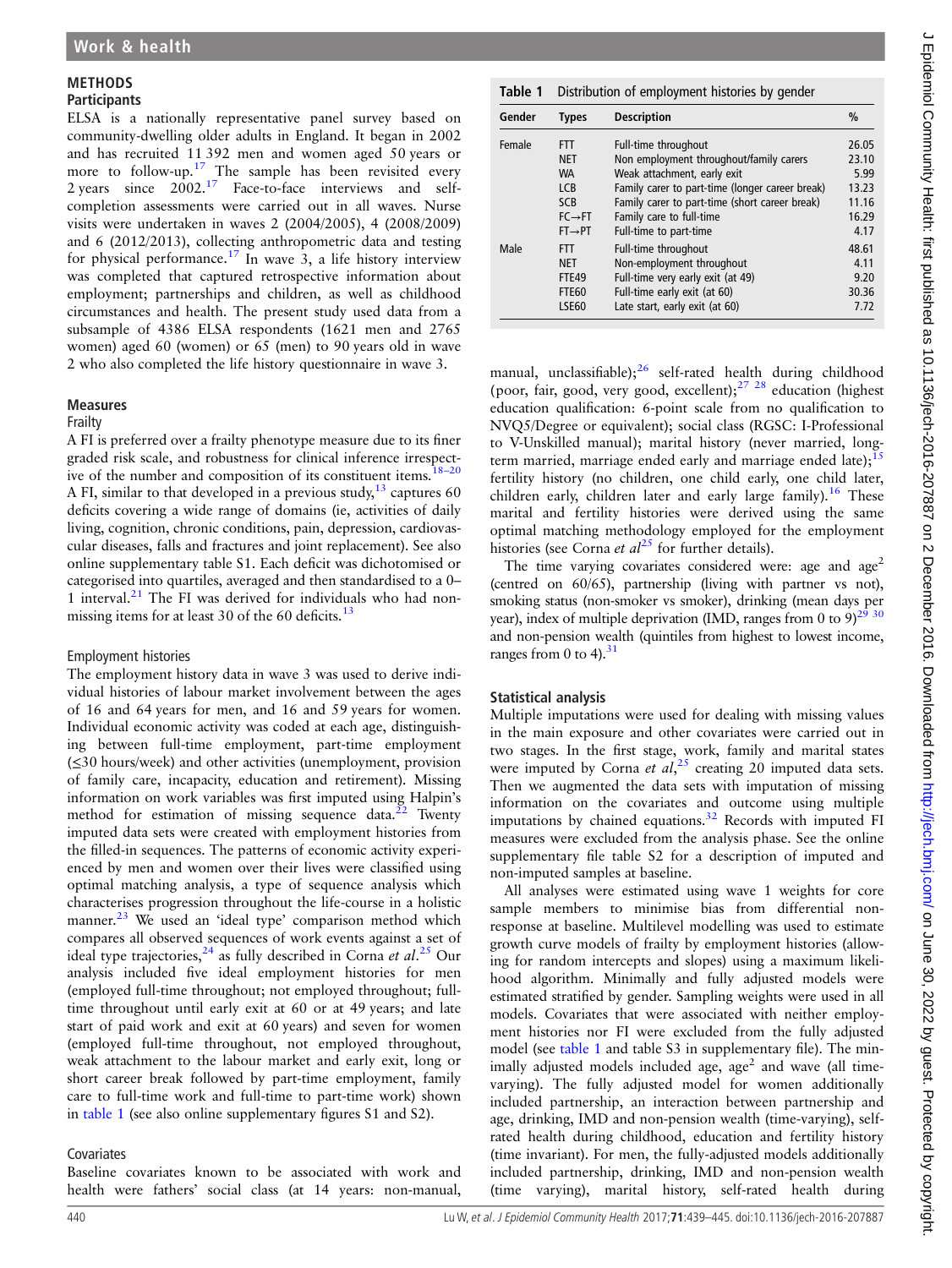childhood and education (time invariant). All analyses were performed in STATA SE V.14.0.

## RESULTS

#### Baseline sample characteristics

As [table 2](#page-3-0) shows, women who were non-employed throughout (NET) tended to be older and to have a higher FI, while those who took a short career break before returning to part-time work (SCB) were more likely to have a lower FI. Men who had been working full-time throughout (FTT) were more likely to be older, while those who experienced an early exit from paid work (FTE49) were younger on average. Men in the FTE49 group also had a higher mean FI, while those with FTT histories or who were late starters with an early exit (LSE60) tended to have lower FI values.

## Multilevel models of frailty by employment histories

[Table 3](#page-4-0) presents the main effects for the relationship between employment histories and FI at baseline (age 60/65 years at wave 2). The coefficients for the interaction between employment histories and age give the effect of employment histories on rate of change in FI from age 60/65 years.

For women in the minimally adjusted model, the mean intercept at 60 years was 0.178. Both the linear and quadratic age terms were positive and statistically significant, indicating accelerating health declines after this age. After adjustment, the intercept was attenuated but health still declined (increasing frailty) at the same rate. Women who had a SCB had significantly lower FI at 60 years than those working FTT in both the minimally and fully adjusted models (b −0.019, 95% CI −0.032 to −0.006). Women in the NET group had a relatively higher FI but a significantly slower rate of change in FI with age than those working FTT, in both minimally and fully adjusted models (b −0.002 95% CI −0.003 to −0.007).

For men in the minimally adjusted model, the mean intercept at age 65 years and age slopes were 0.117, 0.003 and 0.0002 respectively, attenuating to 0.095, 0.002 and 0.0001 in the fully adjusted model. Men who started work young and exited early (FTE49 and FTE60) had significantly higher FI at baseline than those working FTT in the minimally and full adjusted models (FTE49 b 0.036, 95% CI 0.022 to 0.050; FTE60 b 0.021, 95% CI 0.012 to 0.029). However, FTE49 men had significantly slower increases in FI on average than FTT men in minimally (b −0.003, 95% CI −0.004 to −0.0009) and fully adjusted models (b −0.002 95% CI=−0.004 to −0.0007).

## Frailty trajectories by employment histories

Conditional trajectories of frailty for women followed J-shapes with age (fi[gure 1\)](#page-5-0). With increasing age, all trajectories for the seven employment histories, especially FTT, LCB and FT→PT, tended to show a similarly high level of acceleration towards frailty. SCB women had the lowest levels of FI over the entire age-range in later life. NET women had the worst health profile at age 60 years but were projected to have the lowest FI levels in very old age.

As expected, men on average had lower levels of FI than women (fi[gure 2](#page-5-0)). The frailty trajectories for men showed greater variation across the various employment histories (despite the lack of significant differences in the coefficients in [table 3\)](#page-4-0) in comparison with those for women. [Figure 2](#page-5-0) also suggests that weaker lifetime labour market attachment is likely to be related to poor health during working age (NET, FTE49, FTE60 had highest FI levels at 65 years) and that early exit is related to slower decline thereafter.

## **DISCUSSION**

Overall, frailty increased with age, accelerating after 65 and 70 years on average for women and men respectively. We found that experiencing distinct periods focused on work and family care may be advantageous for women in terms of lessening their risk of future frailty after 60 years. For men, being able to leave paid employment before 65 years if in poor health appears to slow down increases in frailty after retirement.

The findings showed that women who took a short break for family care and then undertook part-time work until 59 years (SCB) had lower FI at 60 years in comparison to those who were mostly in full-time work until 59 years ([table 3](#page-4-0) and fi[gure 1\)](#page-5-0). Thus, our findings seem to suggest the importance of work-life balance for women's later life health. Neither women who experienced long career breaks (LCB) or weak labour market attachment (WA) had as positive FI trajectories as those with histories combining family care with part-time work (SCB), suggesting that either weak labour market attachment or strong attachment at the expense of other roles, might both be detrimental for health. There is also a suggestion that women in the family care to full-time work ( $FC \rightarrow FT$ ) group followed a parallel (but higher) trajectory to those women in the SCB group, that is, with histories of family care and part-time work. If this result is also found in other studies, this may indicate that undertaking part-time work when, for example, children are young can have long-term positive benefits for women's health. Current employment policies encourage women's including mothers' participation in paid work. If we want to maintain the long-term health of today's generation of women, then our findings suggest the importance of flexible employment opportunities such as having flexible start and finish times according to children's age or working from home, for mothers who wish to combine work and family roles.

Almost half the women were in either the full-time throughout (FTT) or non-employed throughout (NET) life-time employment history groups. These two categories represented the two extremes of labour market attachment. The higher FI at age 60 years for NET women compared with FTT women is consistent with other research on the poor health of non-working women.<sup>[33](#page-6-0)</sup> More puzzling is NET women's slower frailty decline after age 60 years (fi[gure 1\)](#page-5-0), which was unaffected even when sociodemographic conditions and health behaviours in later life were taken into account. It is important to note that for the generation of women present in ELSA, full-time work throughout adulthood was relatively rare except for those who never-married [\(table 1](#page-1-0)). The FTT may have been a selected group and given rises in employment for all women including mothers its composition is likely to change in future.

Men with full-time work histories but who exited early from paid work at either 49 or 60 years were more likely to have higher FI at 65 years than those who kept working full-time until 65 years. The growth curve for FTE60 men in fi[gure 2](#page-5-0) describes a pattern with increasing level of FI after 65 years. However, a different picture emerges for those with FTE49 employment history: a flatter trajectory thereafter than men with other employment histories, consistent with their slower increase in frailty. Despite the possibility of selective attrition in this group, some other studies have commented on similar results: A study in France indicated that the burden of ill-health was substantially relieved by early retirement; $34$  A UK/US comparative study also found health improvements after taking a break from work among people who were in poor health. $35$ Therefore, being able to leave paid employment before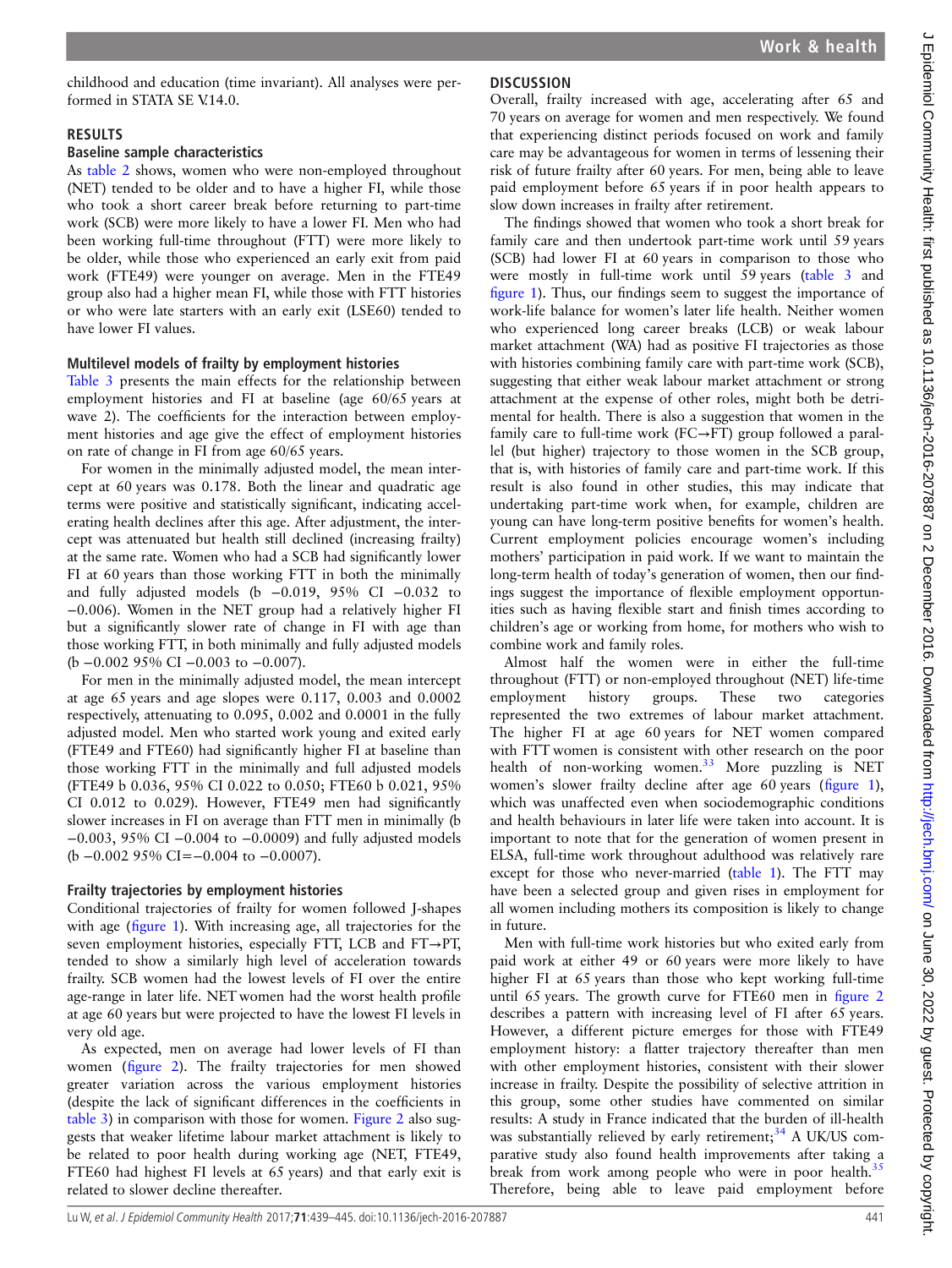<span id="page-3-0"></span>

| Table 2 Sample characteristics (mean/%) by gender-specific categories of lifetime employment histories* |  |  |  |  |  |  |  |
|---------------------------------------------------------------------------------------------------------|--|--|--|--|--|--|--|
|---------------------------------------------------------------------------------------------------------|--|--|--|--|--|--|--|

|                                    | Females (N=2765) |            |           |       |            |                     | Males (N=1621)      |         |        |            |              |              |                |         |
|------------------------------------|------------------|------------|-----------|-------|------------|---------------------|---------------------|---------|--------|------------|--------------|--------------|----------------|---------|
| <b>Measure</b>                     | FTT              | <b>NET</b> | <b>WA</b> | LCB   | <b>SCB</b> | $FC \rightarrow FT$ | $FT \rightarrow PT$ | p Value | FTT    | <b>NET</b> | <b>FTE49</b> | <b>FTE60</b> | <b>LSE60</b>   | p Value |
| Age                                |                  |            |           |       |            |                     |                     |         |        |            |              |              |                |         |
| Mean                               | 70.76            | 73.04      | 69.03     | 72.00 | 69.29      | 69.74               | 69.07               | 0.001   | 72.45  | 70.51      | 68.89        | 70.02        | 69.77          | < 0.001 |
| Education                          |                  |            |           |       |            |                     |                     |         |        |            |              |              |                |         |
| No qualification                   | 21.92            | 26.72      | 5.79      | 13.70 | 13.27      | 13.39               | 5.22                | 0.048   | 51.04  | 3.88       | 11.67        | 32.71        | 0.70           | < 0.001 |
| Further qualification              | 43.71            | 13.55      | 5.18      | 9.01  | 5.37       | 21.44               | 1.74                |         | 29.34  | 3.48       | 4.97         | 21.35        | 40.86          |         |
| Father's social class              |                  |            |           |       |            |                     |                     |         |        |            |              |              |                |         |
| Non-manual                         | 26.89            | 27.80      | 5.31      | 12.02 | 8.68       | 16.77               | 2.52                | 0.031   | 45.90  | 3.71       | 7.38         | 25.66        | 17.34          | 0.001   |
| Manual                             | 24.65            | 23.38      | 6.12      | 13.51 | 12.89      | 15.45               | 4.00                |         | 50.73  | 4.50       | 9.84         | 31.36        | 3.57           |         |
| Unemployment                       | 27.37            | 22.40      | 4.18      | 15.40 | 10.02      | 16.11               | 4.52                |         | 41.49  | 4.03       | 15.51        | 33.09        | 5.89           |         |
| Social class                       |                  |            |           |       |            |                     |                     |         |        |            |              |              |                |         |
| Professional                       | 50.96            | 12.31      | 2.42      | 10.88 | 8.42       | 11.81               | 3.20                | 0.117   | 40.17  | 4.17       | 6.15         | 20.77        | 28.73          | < 0.001 |
| Unskilled manual                   | 12.92            | 32.22      | 7.54      | 15.87 | 16.22      | 5.98                | 9.24                |         | 52.38  | 1.96       | 18.87        | 26.79        | 0.00           |         |
| Marital history                    |                  |            |           |       |            |                     |                     |         |        |            |              |              |                |         |
| Never married                      | 66.82            | 18.00      | 2.09      | 3.30  | 2.57       | 5.54                | 1.66                | < 0.001 | 43.63  | 7.02       | 18.56        | 28.84        | 6.95           | 0.998   |
| Long-term married                  | 20.36            | 25.98      | 6.18      | 14.76 | 12.94      | 16.10               | 3.68                |         | 49.76  | 3.78       | 7.55         | 31.09        | 7.83           |         |
| Marriage ends early                | 31.42            | 19.35      | 6.05      | 9.06  | 5.30       | 24.62               | 4.19                |         | 41.29  | 6.83       | 25.69        | 19.47        | 6.72           |         |
| Marriage ends late                 | 23.68            | 28.50      | 3.96      | 10.16 | 7.69       | 22.57               | 3.44                |         |        |            |              |              | $\overline{a}$ |         |
| Fertility history                  |                  |            |           |       |            |                     |                     |         |        |            |              |              |                |         |
| No children                        | 69.75            | 17.98      | 1.73      | 2.29  | 4.63       | 1.60                | 2.03                | < 0.001 | 50.51  | 6.19       | 12.69        | 23.22        | 7.39           | 0.370   |
| One child early                    | 29.63            | 20.19      | 7.24      | 8.51  | 12.82      | 17.45               | 4.16                |         | 44.59  | 2.66       | 9.63         | 41.72        | 1.40           |         |
| One child later                    | 26.70            | 29.64      | 2.19      | 26.32 | 7.52       | 6.59                | 1.04                |         | 50.67  | 3.72       | 8.09         | 29.41        | 8.11           |         |
| Children early                     | 14.52            | 23.26      | 7.79      | 12.09 | 14.11      | 23.06               | 5.17                |         | 48.39  | 4.85       | 6.40         | 33.49        | 6.86           |         |
| Children later                     | 15.19            | 37.50      | 3.87      | 24.34 | 6.58       | 10.56               | 2.95                |         | 45.85  | 3.95       | 7.10         | 26.08        | 17.02          |         |
| Early large family                 | 16.25            | 27.26      | 6.95      | 12.01 | 13.53      | 20.50               | 3.51                |         | 48.96  | 2.97       | 15.48        | 27.01        | 5.57           |         |
| Smoking status                     |                  |            |           |       |            |                     |                     |         |        |            |              |              |                |         |
| Non-smoker                         | 25.31            | 24.55      | 5.43      | 14.00 | 11.08      | 16.37               | 3.26                | 0.31    | 49.68  | 3.85       | 8.01         | 30.16        | 8.31           | 0.942   |
| Smoker                             | 27.89            | 27.06      | 7.88      | 6.35  | 12.51      | 12.77               | 5.53                |         | 41.96  | 7.10       | 20.36        | 27.39        | 3.19           |         |
| <b>Drinking</b>                    |                  |            |           |       |            |                     |                     |         |        |            |              |              |                |         |
| Mean                               | 98.34            | 86.10      | 100.16    | 99.58 | 96.87      | 107.57              | 87.01               | 0.06    | 131.67 | 127.91     | 133.61       | 149.98       | 232.75         | < 0.001 |
| <b>IMD</b>                         |                  |            |           |       |            |                     |                     |         |        |            |              |              |                |         |
| $\bf{0}$                           | 26.43            | 22.26      | 5.67      | 13.32 | 11.88      | 16.31               | 4.13                | 0.60    | 48.73  | 4.48       | 7.95         | 30.70        | 8.14           | 0.657   |
| 9                                  | 40.23            | 28.99      | 1.76      | 13.02 | 0.59       | 14.20               | 1.18                |         | 4.35   | 0.00       | 95.65        | 0.00         | 0.00           |         |
| Non-pension wealth                 |                  |            |           |       |            |                     |                     |         |        |            |              |              |                |         |
| Highest                            | 22.76            | 26.34      | 6.21      | 13.04 | 10.60      | 17.62               | 3.44                | 0.006   | 40.92  | 3.88       | 6.27         | 28.53        | 20.40          | 0.034   |
| Lowest                             | 27.32            | 29.35      | 6.42      | 12.63 | 8.93       | 11.81               | 3.54                |         | 48.60  | 3.98       | 21.64        | 25.31        | 0.48           |         |
| Partnership                        |                  |            |           |       |            |                     |                     |         |        |            |              |              |                |         |
| Not alone                          | 20.91            | 23.33      | 6.30      | 14.18 | 14.19      | 17.79               | 3.29                | < 0.001 | 49.90  | 4.00       | 8.20         | 29.25        | 8.66           | 0.753   |
| Alone                              | 30.99            | 26.58      | 5.03      | 11.90 | 7.86       | 13.84               | 3.79                |         | 45.35  | 4.96       | 13.33        | 31.53        | 4.82           |         |
| Self-rated health during childhood |                  |            |           |       |            |                     |                     |         |        |            |              |              |                |         |
| Poor                               | 23.83            | 28.76      | 9.08      | 14.91 | 11.25      | 7.96                | 4.21                | 0.709   | 58.86  | 4.43       | 7.28         | 23.71        | 5.73           | 0.258   |
| Fair                               | 28.35            | 27.17      | 5.26      | 11.88 | 11.09      | 13.41               | 2.84                |         | 41.95  | 3.05       | 12.51        | 35.11        | 7.37           |         |
| Good                               | 24.47            | 26.19      | 5.61      | 10.67 | 10.68      | 18.10               | 4.28                |         | 47.39  | 4.36       | 9.00         | 32.24        | 7.00           |         |
| Very good                          | 24.52            | 25.57      | 6.11      | 13.52 | 10.82      | 15.82               | 3.64                |         | 51.85  | 4.51       | 8.91         | 28.87        | 5.85           |         |
| Excellent                          | 27.31            | 21.48      | 4.89      | 14.68 | 12.28      | 16.49               | 2.87                |         | 47.45  | 4.19       | 9.80         | 28.26        | 10.31          |         |
| Frailty Index                      |                  |            |           |       |            |                     |                     |         |        |            |              |              |                |         |
| Mean                               | 0.16             | 0.18       | 0.17      | 0.16  | 0.14       | 0.15                | 0.17                | 0.008   | 0.11   | 0.12       | 0.17         | 0.13         | 0.10           | 0.002   |

\*Women's employment histories: FTT; NET; WA; LCB; SCB; FC→; FT→. Men's employment histories: FTT; NET; FTE49; FTE60; LSE60.

FC→FT family care to full-time work; FT→PT Full-time to part-time work; FTT full-time throughout; IMD, index of multiple deprivation; LCB long career break; NET not-employed throughout; SCB short career break; WA weak attachment.

Men's employment histories:

FTE49 full-time, exit at 49; FTE60 full-time, exit at 60; FTT full-time throughout; LSE60 late start, exit at 60; NET not-employed throughout.

65 years, especially for those in poor health, seems to be able to slow down increases in frailty after retirement among men. Even though recent policies have introduced a range of measures to encourage older people to work longer, this research raises concerns that older people's health needs to be taken into consideration.

It is worth noting that men who started work later and exited around age 60 years (LSE60), had similarly low FI at 65 years as those who worked full-time from 16 to 64 years of age. Table 2 showed that nearly 41% of men with higher educational qualifications and 30% of men in the most advantaged social class were in the LSE60 group. The expectation was that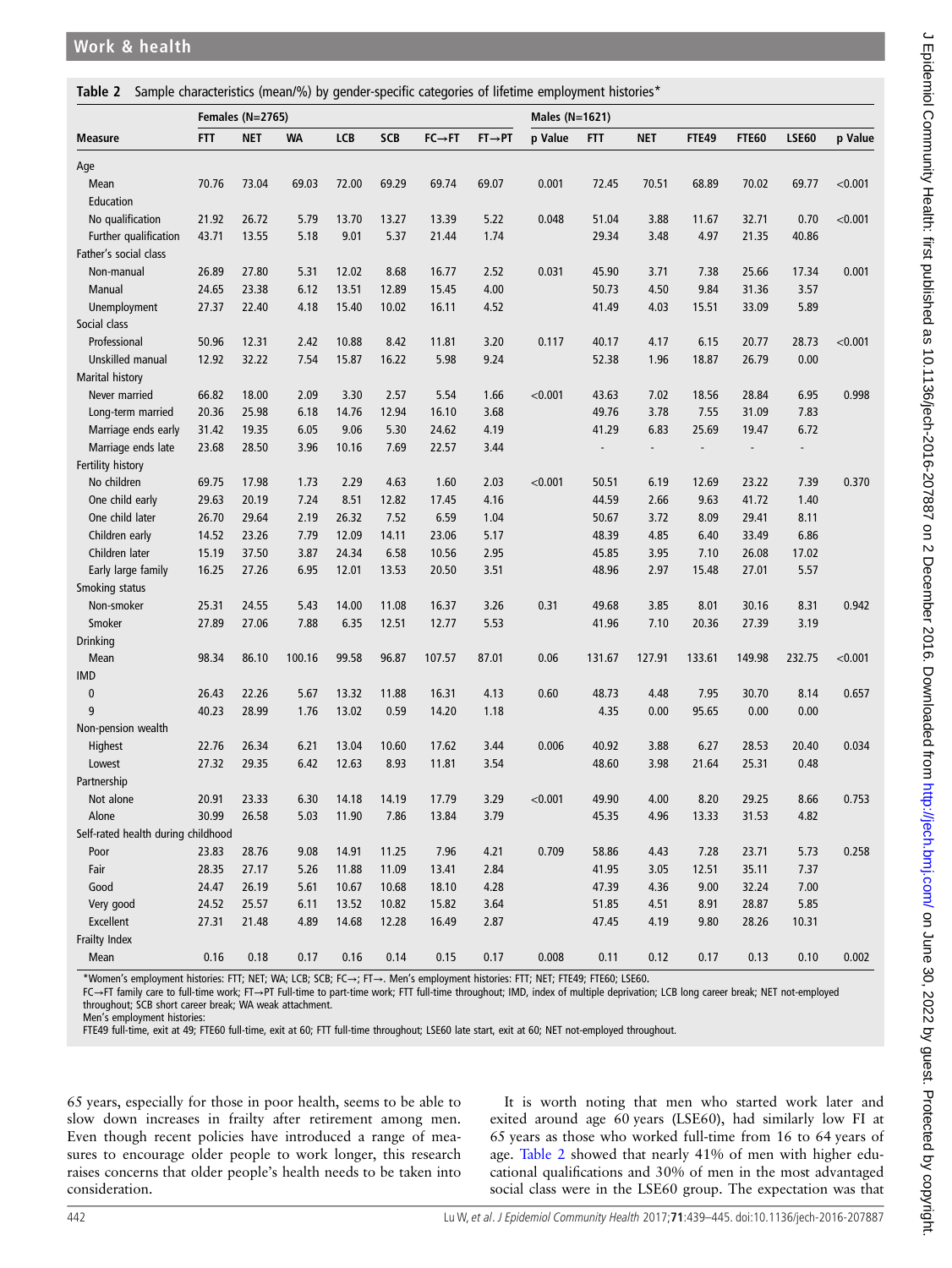<span id="page-4-0"></span>

|                             | Minimally adjusted*   |                                | <b>Fully adjustedt</b> |                                |
|-----------------------------|-----------------------|--------------------------------|------------------------|--------------------------------|
|                             | B                     | 95% CI                         | b                      | 95% CI                         |
| Female (N=2765)             |                       |                                |                        |                                |
| <b>Fixed effects</b>        |                       |                                |                        |                                |
| Age                         | 0.003                 | $(0.003$ to $0.004)$           | 0.003                  | $(0.002 \text{ to } 0.004)$    |
| Age <sup>2</sup>            | 0.00008               | $(0.00005$ to $0.0001)$        | 0.0001                 | $(0.00006 \text{ to } 0.0001)$ |
| <b>Employment histories</b> |                       |                                |                        |                                |
| <b>FTT</b>                  | <b>REF</b>            |                                | REF                    |                                |
| <b>NET</b>                  | 0.010                 | $(-0.002 \text{ to } 0.02)$    | 0.005                  | $(-0.006 \text{ to } 0.016)$   |
| <b>WA</b>                   | 0.006                 | $(-0.012$ to 0.024)            | $-0.002$               | $(-0.019 \text{ to } 0.016)$   |
| <b>LCB</b>                  | $-0.007$              | $(-0.019 \text{ to } 0.006)$   | $-0.007$               | $(-0.019$ to $0.006)$          |
| SCB                         | $-0.017$              | $(-0.030 \text{ to } -0.003)$  | $-0.019$ <sup>*</sup>  | $(-0.032 \text{ to } -0.006)$  |
| $FC \rightarrow FT$         | $-0.008$              | $(-0.020 \text{ to } 0.004)$   | $-0.011$               | $(-0.023$ to $0.001)$          |
| $FT \rightarrow PT$         | 0.012                 | $(-0.010 \text{ to } 0.034)$   | 0.005                  | $(-0.016 \text{ to } 0.025)$   |
| Age*employment histories    |                       |                                |                        |                                |
| <b>FTT</b>                  | <b>REF</b>            |                                | <b>REF</b>             |                                |
| <b>NET</b>                  | $-0.002$ **           | $(-0.003 \text{ to } -0.0008)$ | $-0.002$ **            | $(-0.003$ to $-0.007)$         |
| <b>WA</b>                   | $-0.001$              | $(-0.003$ to $0.0007)$         | $-0.001$               | $(-0.003$ to 0.0007)           |
| <b>LCB</b>                  | 0.0001                | $(-0.001$ to $0.001)$          | 0.00005                | $(-0.001$ to $0.001)$          |
| SCB                         | 0.000                 | $(-0.001$ to $0.001)$          | $-0.0004$              | $(-0.002 \text{ to } 0.0009)$  |
| $FC \rightarrow FT$         | $-0.0002$             | $(-0.001$ to $-0.001)$         | $-0.0003$              | $(-0.001$ to $0.0008)$         |
| $FT \rightarrow PT$         | $-0.0003$             | $(-0.003$ to $0.002)$          | $-0.0001$              | $(-0.002 \text{ to } 0.002)$   |
| Intercept                   | 0.178                 | $(0.160 \text{ to } 0.175)$    | 0.141                  | (0.123 to 0.158)               |
| Random effects              |                       |                                |                        |                                |
| Level 1: residual           | 0.044                 | $(0.043 \text{ to } 0.045)$    | 0.044                  | $(0.043 \text{ to } 0.045)$    |
| Level 2: intercept          | 0.079                 | (0.076 to 0.082)               | 0.071                  | $(0.069 \text{ to } 0.074)$    |
| Level 2: age                | 0.005                 | $(0.004 \text{ to } 0.005)$    | 0.004                  | $(0.004 \text{ to } 0.005)$    |
| Male (N=1621)               |                       |                                |                        |                                |
| <b>Fixed effects</b>        |                       |                                |                        |                                |
| Age                         | 0.003                 | (0.002 to 0.004)               | 0.002                  | $(0.001$ to $0.003)$           |
| Age <sup>2</sup>            | 0.0002                | $(0.0001$ to $0.0002)$         | 0.0001                 | $(0.0001$ to $0.0002)$         |
| <b>Employment histories</b> |                       |                                |                        |                                |
| <b>FTT</b>                  | <b>REF</b>            |                                | REF                    |                                |
| <b>NET</b>                  | 0.004                 | $(-0.018 \text{ to } 0.026)$   | 0.003                  | $(-0.018 \text{ to } 0.023)$   |
| FTE49                       | $0.043$ **            | (0.029 to 0.058)               | $0.036$ **             | $(0.022$ to $0.050)$           |
| FTE60                       | $0.021$ **            | $(0.012 \text{ to } 0.030)$    | $0.021$ **             | $(0.012 \text{ to } 0.029)$    |
| <b>LSE60</b>                | $-0.002$              | $(-0.016 \text{ to } 0.013)$   | 0.011                  | $(-0.006 \text{ to } 0.027)$   |
| Age*employment histories    |                       |                                |                        |                                |
| FTT                         | REF                   |                                | REF                    |                                |
| <b>NET</b>                  | $-0.001$              | $(-0.004 \text{ to } 0.001)$   | $-0.001$               | $(-0.004 \text{ to } 0.001)$   |
| FTE49                       | $-0.003$ <sup>*</sup> | $(-0.004 \text{ to } -0.0009)$ | $-0.002$ <sup>*</sup>  | $(-0.004 \text{ to } -0.0007)$ |
| <b>FTE60</b>                | $-0.0009$             | $(-0.002 \text{ to } 0.0001)$  | $-0.0008$              | $(-0.002 \text{ to } 0.0002)$  |
| <b>LSE60</b>                | 0.0009                | $(-0.0008 \text{ to } 0.003)$  | 0.0009                 | $(-0.0007$ to 0.003)           |
| Intercept                   | 0.117                 | $(0.111$ to $0.123)$           | 0.095                  | $(0.074 \text{ to } 0.115)$    |
| Random effects              |                       |                                |                        |                                |
| Level 1: residual           | 0.039                 | $(0.039$ to $0.040)$           | 0.039                  | $(0.038 \text{ to } 0.040)$    |
| Level 2: intercept          | 0.068                 | $(0.065 \text{ to } 0.071)$    | 0.064                  | $(0.061 \text{ to } 0.067)$    |
| Level 2: age                | 0.005                 | $(0.005$ to $0.006)$           | 0.005                  | $(0.005 \text{ to } 0.006)$    |

\*Minimally adjusted model, for both females and males are adjusted for wave, time varying age and age<sup>2</sup>.<br>†Fully adjusted model, adjusted for wave, age, age<sup>2</sup>, partnership, drinking, index of multiple deprivation and noneducation, interaction between partnership and age for females; adjusted for wave, age, age<sup>2</sup>, partnership, drinking, index of multiple deprivation and non-pension wealth, marital history and self-rated health during childhood, education for males.

\*<0.05, \*\*≤0.001 FC→FT family care to full-time work; FT→PT Full-time to part-time work; FTT, full-time throughout; FTE, full-time exit; IMD, index of multiple deprivation; LCB, long career breaks; LSE, late start, early exit; NET, non-employed throughout; SCB, short career break; WA, weak attachment.

they would have the best health, since their social advantage suggests that they would have experienced fewer healthharming environments over the life course, been more aware of health problems and found it easier to access to health ser-vices.<sup>[36 37](#page-6-0)</sup> Yet their frailty increased more quickly after

65 years than those in the FTE49 and FTE60 groups. The small sample size of the LSE60 group (7.72%) may have resulted in a lack of power needed to detect different rates of decline in health for the LSE60 and FTT groups. Thus more evidence is needed to explore whether those in the LSE60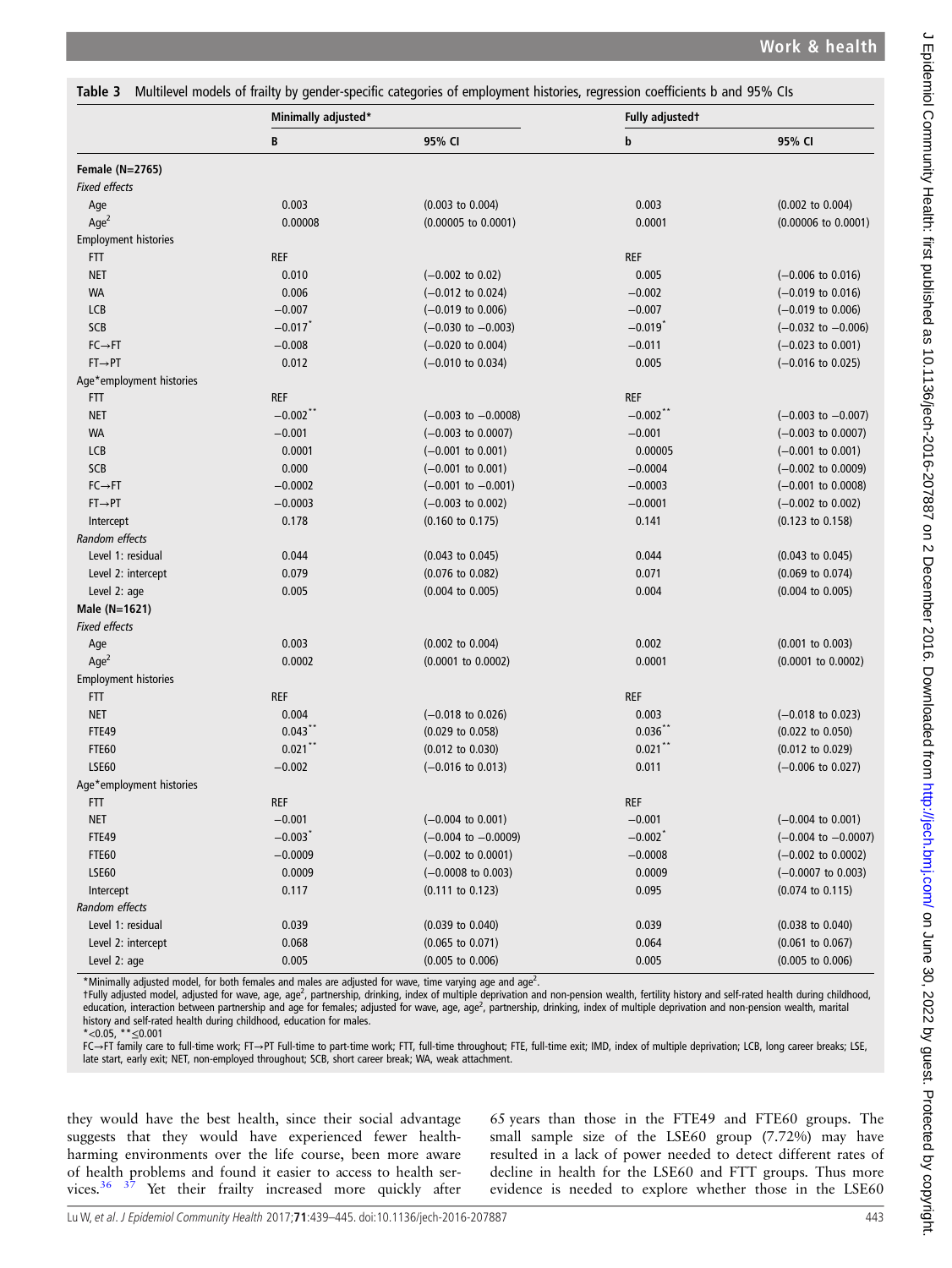<span id="page-5-0"></span>

Figure 1 Estimated conditional trajectories<sup>\*</sup> of frailty for females by employment histories (N=2765). \* For a woman with NVQ4/NVQ5/ Degree or equivalent education qualifications, no drinking, married partnership, no children, excellent self-rated health in childhood, living in an area with IMD=0 (no deprivation) and the highest level of non-pension wealth. FC→FT family care to full-time work; FT→PT Full-time to part-time work; FTT, full-time throughout; IMD, index of multiple deprivation; LCB, long career breaks; NET, non-employed throughout; SCB, short career break; WA, weak attachment.



Figure 2 Estimated conditional trajectories<sup>\*</sup> of frailty for males by employment histories (N=1621). <sup>\*</sup> Based on a man with NVQ4/NVQ5/ Degree or equivalent education qualifications, no drinking, married partnership and martial histories, excellent self-rated health in childhood, living in area with IMD=0 (no deprivation) and the highest level of non-pension wealth. FTT, full-time throughout; FTE, full-time exit; IMD, index of multiple deprivation; LSE, late start, early exit; NET, non-employed throughout.

group actually experience more rapid increases in frailty in comparison to other groups.

This study has several limitations. First, self-reported health during childhood is the only available measure prior to working-age to control to for reverse causation; nevertheless, there may still be some residual confounding (eg, emotional or behavioural problems in childhood). Second, many items were self-reported when deriving the FI. This may have introduced

reporting bias within participants. For example, people with pronounced weak work attachment might have over-reported frailty. Third, the samples of several of the employment history groups were small and therefore the analyses may have lacked power to detect significant relationships with frailty. For example, only 4% of men were in the NET group and the smallest mean difference in FI detectable in this group was relatively large (0.034). Nevertheless, the distributions of the employment histories are based on representative samples of older men and women in England. Finally, attrition by those in poor health may have introduced bias into the estimated growth curves although the multilevel models used all available data under a missing at random assumption.

In conclusion, this study's findings suggest that women benefit from histories reflecting work and family care. Experiencing distinct periods focusing on work and family care may be advantageous for women in terms of lessening the risk of future frailty after 60 years. For men, leaving the labour market early, possibly in response to poor health, appears to prevent increases in frailty following retirement. The findings above may help develop more efficient strategies to prevent frailty among older people. Improvements to recent employment policies such as extending working lives and providing flexible working options, could offer a healthier prospect for older people in the UK.

#### What is already known on this subject

Frailty is a common clinical syndrome among the older adults, which leads to numerous poor health outcomes such as morbidity, incident disability or death. Working conditions like psychosocial hazards or economic inequalities, contribute to health inequalities. No previous research in England has explored the association between employment histories and frailty.

#### What this study adds

We found experiencing distinct periods that focused on work and family care domains may be advantageous for women in terms of lessening their risk of future frailty after 60 years. Being able to leave paid employment before 65 years for these in poor health seems to be able to slow down increases in frailty after retirement among men.

#### Author affiliations <sup>1</sup>

<sup>1</sup>ESRC International Centre for Lifecourse Studies in Society and Health (ICLS), Research Department of Epidemiology and Public Health, Institute of Epidemiology and Health Care, University College London, London, UK

<sup>2</sup>Research Department of Epidemiology and Public Health, Institute of Epidemiology and Health Care, University College London, London, UK

<sup>3</sup>Department of Global Health & Social Medicine, Institute of Gerontology, School of Social Science and Public Policy, King's College London, London, UK <sup>4</sup>

<sup>4</sup>Stress Research Institute, Stockholm University, Stockholm, Sweden

5 Dalla Lana School of Public Health, University of Toronto, Toronto, Ontario, Canada <sup>6</sup>Department of Social Policy, The London School of Economics and Political Science, London, UK

<sup>7</sup>Manchester Institute for Collaborative Research on Ageing, University of Manchester, Manchester, UK